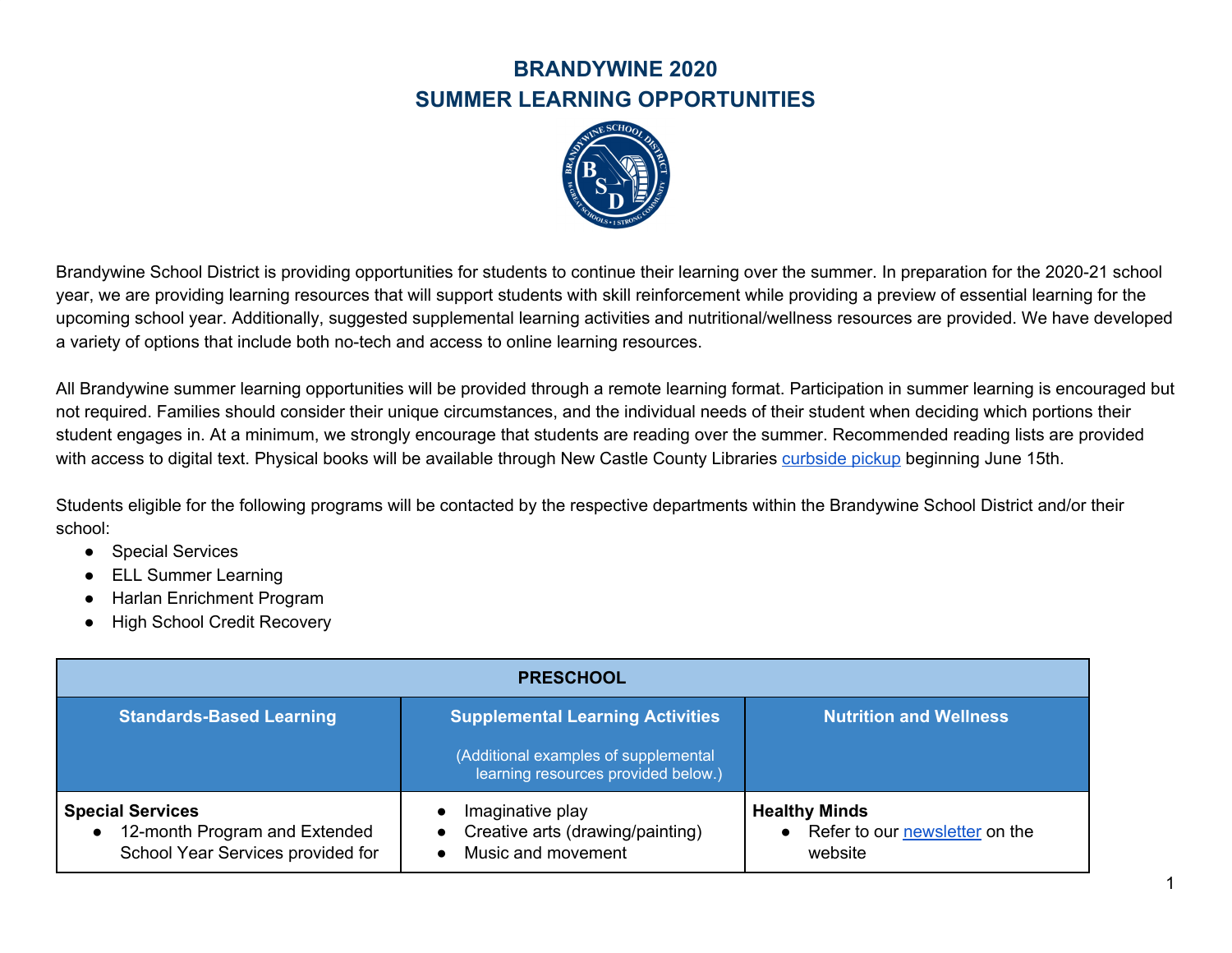## **BRANDYWINE 2020**

## **SUMMER LEARNING OPPORTUNITIES**

| individual students with disabilities<br>based on IEP Team determination                                                                                                                                                                                                                                                   | Fine/Gross motor activities<br>Counting/sorting<br>Board games, puzzles<br><b>Virtual Museum Tours</b><br>Virtual Zoo Field Trips<br>Watching educational programs on<br>public television<br>Talk time (allow students to talk<br>about how they are feeling and ask<br>questions)          | <b>Khan Kids</b><br>Reading, Math, SEL<br>$\circ$<br><b>Meal Time</b><br>Schedule routine times<br>$\bullet$<br>Integrate handwashing<br>$\bullet$<br>Invite children to help<br>$\bullet$<br>Connect/talk during meals<br>$\bullet$<br><b>Outdoor Play</b><br>Walk together<br>$\bullet$<br>Outdoor exploration<br>Exercise<br>$\bullet$<br><b>Ride bikes</b><br>Sidewalk chalk drawing<br><b>Quiet Time</b><br>Resting/napping<br>Listening to calm music |
|----------------------------------------------------------------------------------------------------------------------------------------------------------------------------------------------------------------------------------------------------------------------------------------------------------------------------|----------------------------------------------------------------------------------------------------------------------------------------------------------------------------------------------------------------------------------------------------------------------------------------------|-------------------------------------------------------------------------------------------------------------------------------------------------------------------------------------------------------------------------------------------------------------------------------------------------------------------------------------------------------------------------------------------------------------------------------------------------------------|
|                                                                                                                                                                                                                                                                                                                            | <b>GRADES K-5</b>                                                                                                                                                                                                                                                                            |                                                                                                                                                                                                                                                                                                                                                                                                                                                             |
| <b>Standards-Based Learning</b>                                                                                                                                                                                                                                                                                            | <b>Supplemental Learning Activities</b><br>(Additional examples of supplemental<br>learning resources provided below.)                                                                                                                                                                       | <b>Nutrition and Wellness</b>                                                                                                                                                                                                                                                                                                                                                                                                                               |
| Kids Learn! (workbooks)<br>Standards-based activities in<br>reading, writing, and mathematics<br>for all students<br>Reinforce skills in current grade<br>$\bullet$<br>level and preview of next year<br>Distributed during the week of July<br>6th (details provided as the date<br>gets closer)<br><b>Summer Reading</b> | Journalling (write/draw)<br>$\bullet$<br>Daily independent reading (15<br>minutes)<br><b>Beanstack</b><br>New Castle County Library<br>$\circ$<br>Counting and sorting<br>Math facts review<br>Arts and crafts<br>Board games, puzzles, etc.<br>Listening to music<br>Drama, acting, singing | <b>Healthy Minds</b><br>• Refer to our newsletter on the<br>website<br><b>Khan Kids</b><br>Reading, Math, SEL<br>$\circ$<br><b>Meal Time</b><br>Schedule routine times<br>$\bullet$<br>Integrate handwashing<br>$\bullet$<br>Invite children to help<br>Connect/talk during meals<br><b>Outdoor Play</b>                                                                                                                                                    |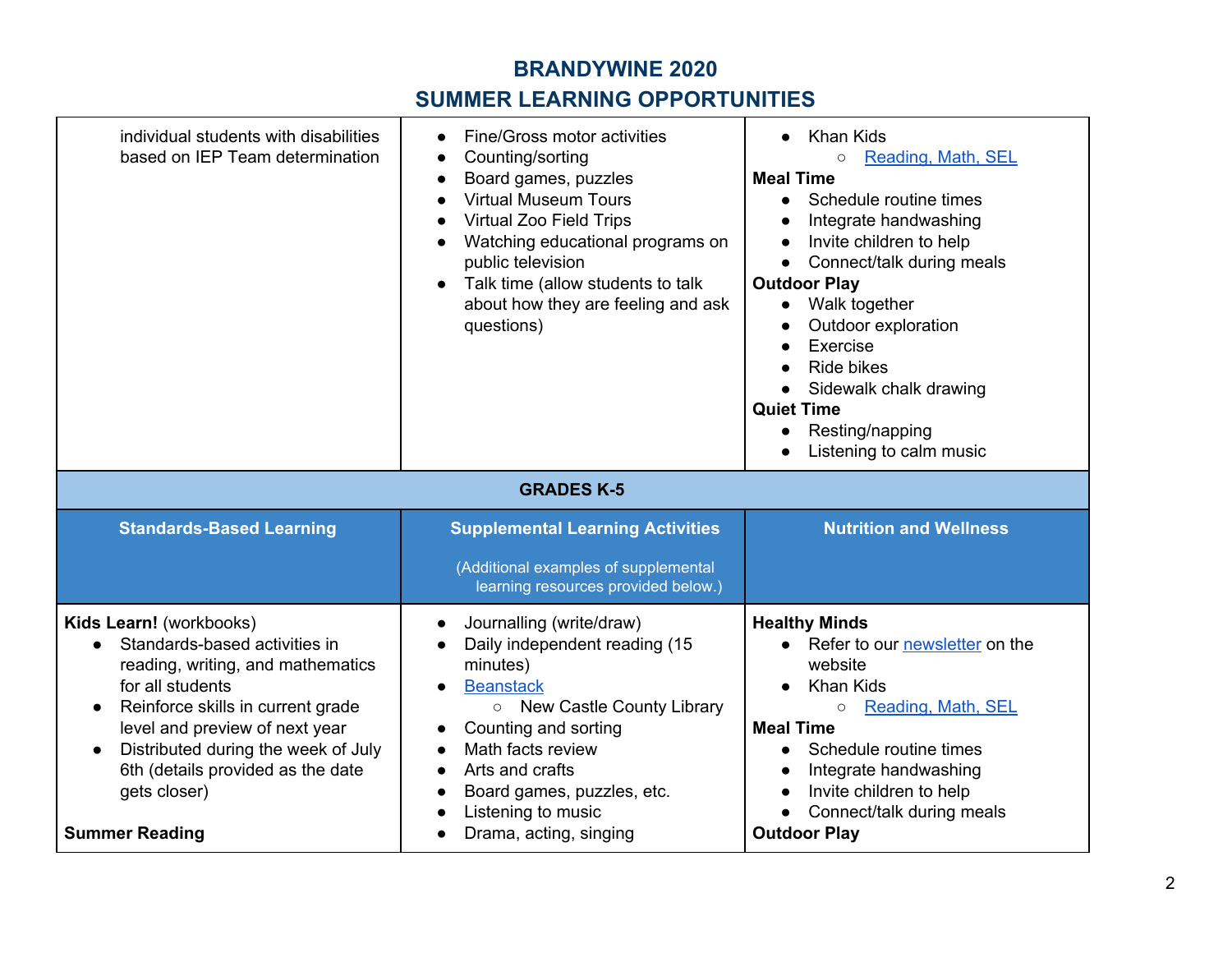## **BRANDYWINE 2020**

# **SUMMER LEARNING OPPORTUNITIES**

| Recommended reading quests<br>$\bullet$<br>provided with information in<br>accessing books on Overdrive<br><b>DreamBox</b><br>Individualized learning path in math<br>for all students<br><b>Student Log-in</b><br><b>Imagine Learning</b><br>English language development for<br><b>English Language Learners</b><br><b>Student Log-in</b><br>$\bullet$ | <b>Virtual Museum Tours</b><br><b>Virtual Zoo Field Trips</b><br>Internet Safety videos<br>Watching educational programs on<br>public television<br>Talk time (allow students to talk<br>$\bullet$<br>about how they are feeling and ask<br>questions) | Walk together<br>$\bullet$<br>Outdoor exploration<br>Exercise<br><b>Ride bikes</b><br>Jump rope<br>Sidewalk chalk drawing<br><b>Quiet Time</b><br>Resting/napping<br>$\bullet$<br>Listening to calm music<br>$\bullet$ |
|----------------------------------------------------------------------------------------------------------------------------------------------------------------------------------------------------------------------------------------------------------------------------------------------------------------------------------------------------------|--------------------------------------------------------------------------------------------------------------------------------------------------------------------------------------------------------------------------------------------------------|------------------------------------------------------------------------------------------------------------------------------------------------------------------------------------------------------------------------|
| <b>ELL Summer Learning</b><br>English language development for<br>$\bullet$<br>identified English Language<br>Learners                                                                                                                                                                                                                                   |                                                                                                                                                                                                                                                        |                                                                                                                                                                                                                        |
| <b>Imagine Espanol</b><br>Spanish language development for<br>Immersion Program students<br><b>Student Log-in</b><br>$\bullet$                                                                                                                                                                                                                           |                                                                                                                                                                                                                                                        |                                                                                                                                                                                                                        |
| <b>Gifted Services</b><br>Learning resources provided by<br>classroom teachers for students<br>receiving gifted services                                                                                                                                                                                                                                 |                                                                                                                                                                                                                                                        |                                                                                                                                                                                                                        |
| <b>Harlan Enrichment Program</b><br>Learning support provided to<br>identified Harlan students                                                                                                                                                                                                                                                           |                                                                                                                                                                                                                                                        |                                                                                                                                                                                                                        |
| <b>Special Services</b><br>12-month Program and Extended<br>$\bullet$                                                                                                                                                                                                                                                                                    |                                                                                                                                                                                                                                                        |                                                                                                                                                                                                                        |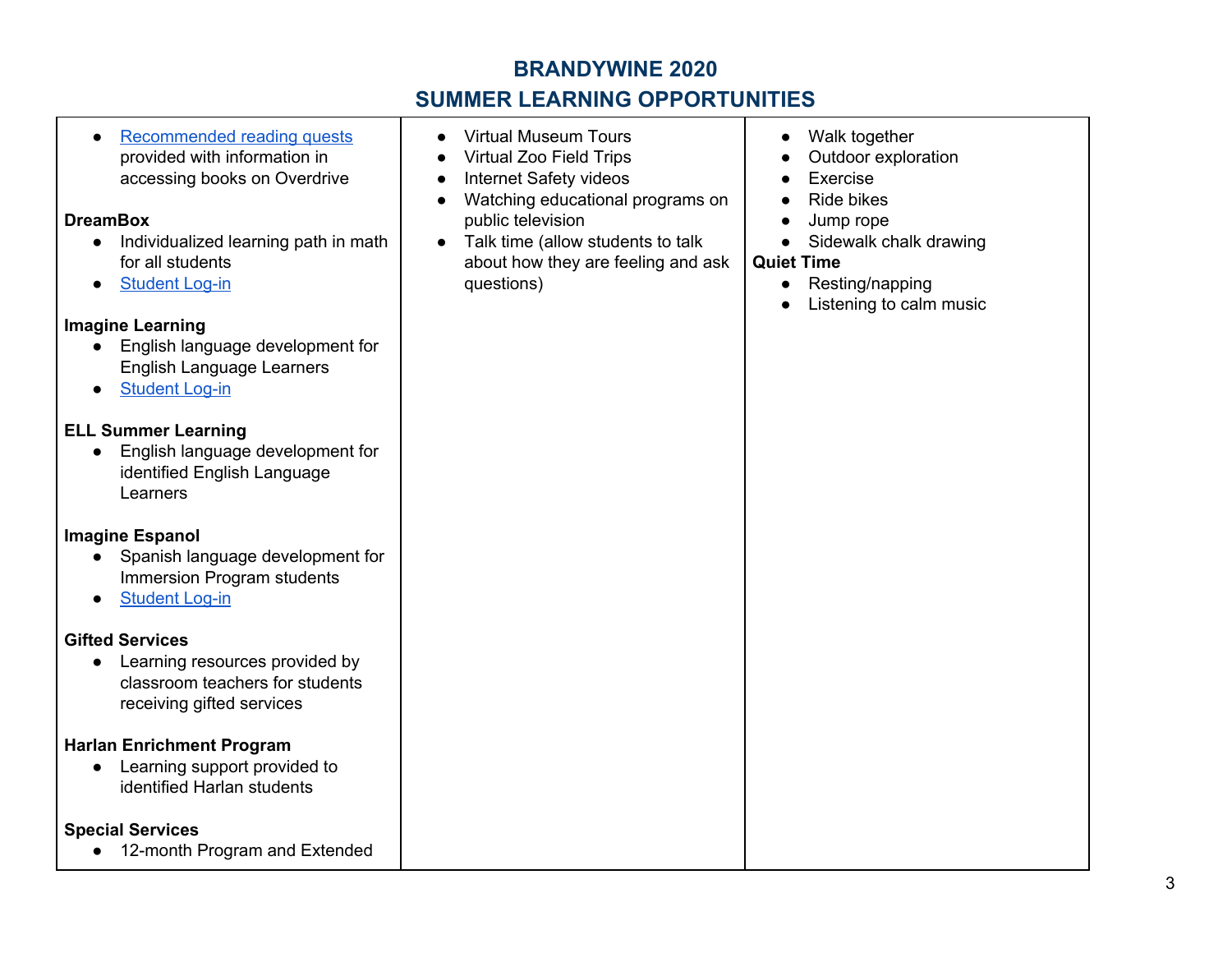| School Year Services provided for<br>students with disabilities based on<br><b>IEP Team determination</b>                                                                                                                                                                                                                                                                                                                                                                                                                                                                                                        |                                                                                                                                                                                                                                                                                                                                                                                                                                                                                                                                                                                                                                                                            |                                                                                                                                                                                                                                                                                                                                                                                                                                                                          |
|------------------------------------------------------------------------------------------------------------------------------------------------------------------------------------------------------------------------------------------------------------------------------------------------------------------------------------------------------------------------------------------------------------------------------------------------------------------------------------------------------------------------------------------------------------------------------------------------------------------|----------------------------------------------------------------------------------------------------------------------------------------------------------------------------------------------------------------------------------------------------------------------------------------------------------------------------------------------------------------------------------------------------------------------------------------------------------------------------------------------------------------------------------------------------------------------------------------------------------------------------------------------------------------------------|--------------------------------------------------------------------------------------------------------------------------------------------------------------------------------------------------------------------------------------------------------------------------------------------------------------------------------------------------------------------------------------------------------------------------------------------------------------------------|
|                                                                                                                                                                                                                                                                                                                                                                                                                                                                                                                                                                                                                  | <b>MIDDLE SCHOOL</b>                                                                                                                                                                                                                                                                                                                                                                                                                                                                                                                                                                                                                                                       |                                                                                                                                                                                                                                                                                                                                                                                                                                                                          |
| <b>Standards-Based Learning</b>                                                                                                                                                                                                                                                                                                                                                                                                                                                                                                                                                                                  | <b>Supplemental Learning Activities</b><br>(Additional examples of supplemental<br>learning resources provided below.)                                                                                                                                                                                                                                                                                                                                                                                                                                                                                                                                                     | <b>Nutrition and Wellness</b>                                                                                                                                                                                                                                                                                                                                                                                                                                            |
| Kids Learn! (workbooks)<br>Standards-based activities in<br>reading, writing, and mathematics<br>for all students<br>Reinforce skills in current grade<br>$\bullet$<br>level and preview of next year<br><b>Bilingual workbooks</b><br>Distributed during the week of July<br>6th (details provided as the date<br>gets closer)<br><b>DreamBox</b><br>Individualized learning path in math<br>$\bullet$<br>for all students<br><b>Student Log-in</b><br><b>Khan Academy</b><br>Preview and review support in<br><b>Illustrative Math</b><br><b>Summer Reading</b><br>Recommended reading lists and<br>activities | Journalling<br>$\bullet$<br>Daily independent reading (20<br>minutes)<br><b>Beanstack</b><br>$\bullet$<br>○ New Castle County Library<br>Math facts review<br>Finding and counting patterns<br>Measuring (around the house, for<br>cooking)<br>Create and solve story problems<br>Arts and crafts<br>Board games, puzzles, etc.<br>Listening to music<br>$\bullet$<br>Drama, acting, singing<br>$\bullet$<br><b>Internet Safety Videos</b><br><b>Virtual Museum Tours</b><br><b>Virtual Zoo Field Trips</b><br>Watching educational programs on<br>public television<br>Talk time (allow students to talk<br>$\bullet$<br>about how they are feeling and ask<br>questions) | <b>Healthy Minds</b><br>• Refer to our newsletter on the<br>website<br><b>Meal Time</b><br>Meal planning, cooking, cleaning<br>up<br>Cooking and modifying recipes<br>(doubling or tripling)<br>Integrate handwashing<br>Connect/talk during meals<br><b>Physical Wellness Activities:</b><br>Walking<br>$\bullet$<br>Jogging<br>Riding bikes, skateboards, etc.<br>Jumping rope<br>Workout<br>Practicing mindfulness;<br>yoga/stretching<br>Independent sports practice |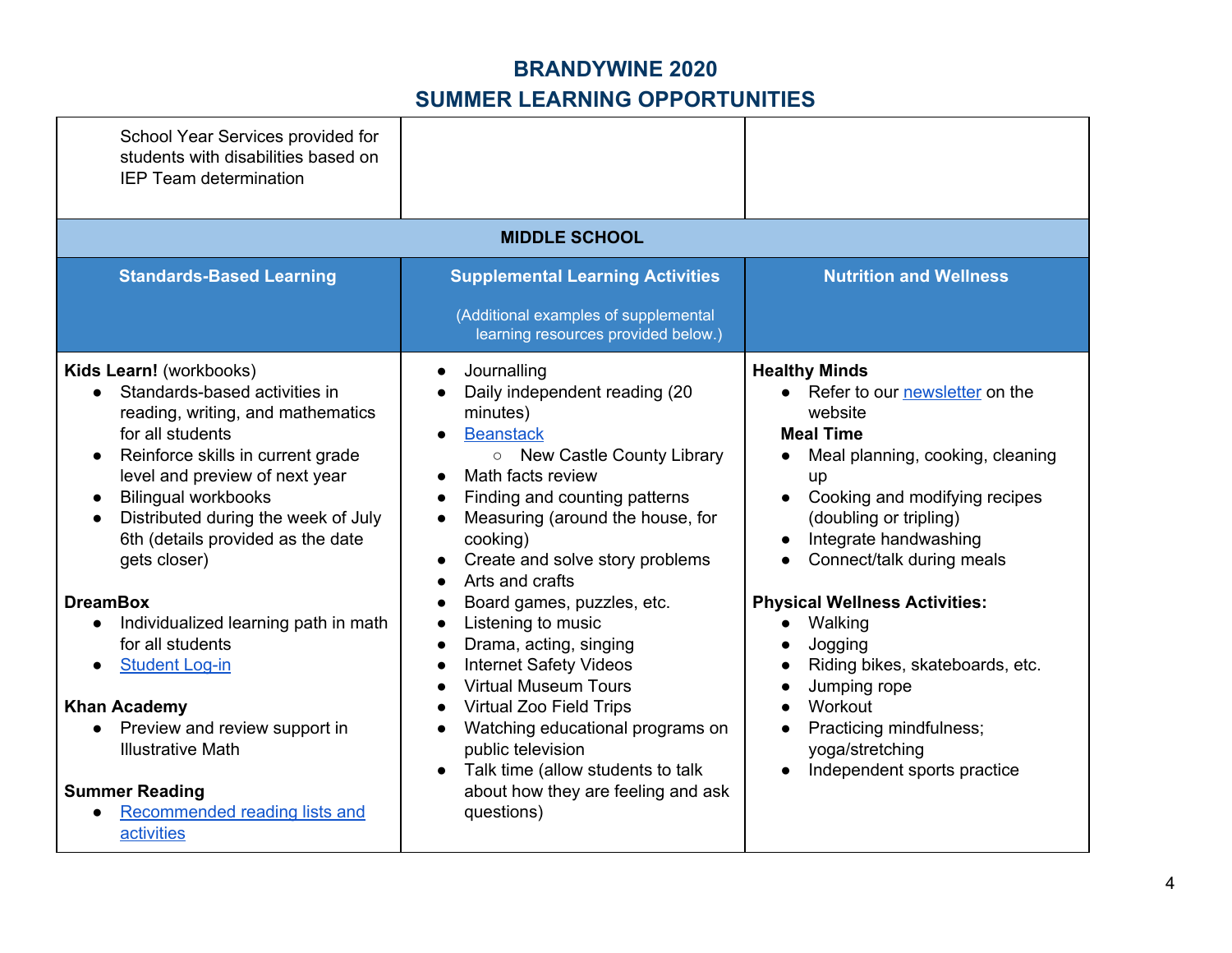| <b>Imagine Learning</b><br>English language development for<br><b>English Language Learners</b><br><b>Student Log-in</b><br><b>ELL Summer Learning</b><br>English language development for<br>identified English Language<br>Learners<br><b>Gifted Services</b><br>Learning resources provided by<br>$\bullet$<br>classroom teacher for students<br>receiving gifted services<br><b>Special Services</b><br>12-month Program and Extended<br>School Year Services provided for<br>students with disabilities based on<br><b>IEP Team determination</b> |                                                                                                                                                                                  |                                                                                                                                   |
|--------------------------------------------------------------------------------------------------------------------------------------------------------------------------------------------------------------------------------------------------------------------------------------------------------------------------------------------------------------------------------------------------------------------------------------------------------------------------------------------------------------------------------------------------------|----------------------------------------------------------------------------------------------------------------------------------------------------------------------------------|-----------------------------------------------------------------------------------------------------------------------------------|
|                                                                                                                                                                                                                                                                                                                                                                                                                                                                                                                                                        | <b>HIGH SCHOOL</b>                                                                                                                                                               |                                                                                                                                   |
| <b>Standards-Based Learning</b>                                                                                                                                                                                                                                                                                                                                                                                                                                                                                                                        | <b>Supplemental Learning Activities</b><br>(Additional examples of supplemental<br>learning resources provided below.)                                                           | <b>Nutrition and Wellness</b>                                                                                                     |
| <b>Credit Recovery</b><br>Credit make-up to remain on track<br>to graduate<br>School will notify families of<br>$\bullet$<br>summer credit opportunities and<br>registration information                                                                                                                                                                                                                                                                                                                                                               | Daily reading or listening to<br>$\bullet$<br>audiobooks (30 minutes)<br><b>Beanstack</b><br>○ New Castle County Library<br>Independent research<br>Plan for post-secondary with | <b>Healthy Minds</b><br>• Refer to our newsletter on the<br>website<br><b>Meal Time</b><br>Meal planning, cooking, cleaning<br>up |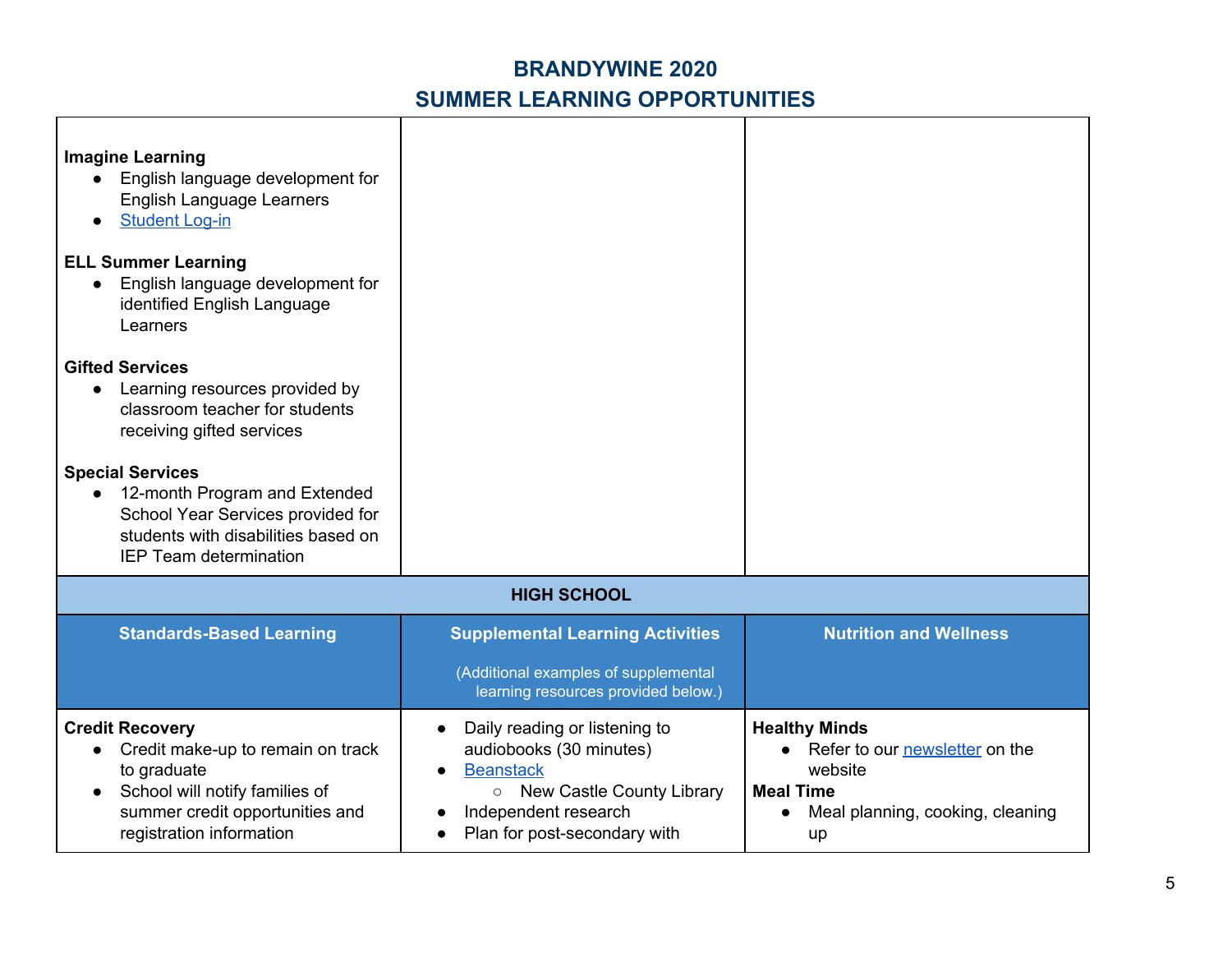## **BRANDYWINE 2020**

# **SUMMER LEARNING OPPORTUNITIES**

#### **Summer Reading**

● [Recommended](https://docs.google.com/document/d/10BXU82moS2rJYrQRm6SRCscZT52bSaI9nEG4FKzrPTQ/edit) Reading Lists

#### **Algebra 1**

- Review or preview course content
- Khan [Academy](https://www.khanacademy.org/math/algebra)

#### **Geometry**

- Review or preview course content
- **Khan [Academy](https://www.khanacademy.org/math/geometry)**

### **Khan Academy**

● A variety of course offerings through Khan [Academy](https://www.khanacademy.org/signup)

### **SAT Prep**

● Khan [Academy](https://www.khanacademy.org/test-prep/sat)

### **ELL Summer Learning**

● English language development for identified English Language Learners

### **Special Services**

● 12-month Program and Extended School Year Services provided for students with disabilities based on IEP Team determination

#### activities such as:

- Research careers
- Explore scholarships opportunities
- Investigate colleges and/or apprenticeships or other post-secondary programs
- Draft college or scholarship essays
- Engage in problem solving activities
- Board games, puzzles, cards
- Create and solve story problems
- Sewing, knitting, crafting
- Reading to younger siblings
- Math facts review
- Drawing or creating art
- Making music
- **Creating videos**
- Journaling, creative writing
- Interview a family member to learn about family history
- Identify & solve a local problem or challenge (family, neighborhood, school community, etc.)
- Learning from educational programs, podcasts, documentaries, or public television
- Numerade Summer Camp (free online)
	- Summer Camp [Registration](https://www.numerade.com/summer-camp/#prep_camp)
	- SAT, Calculus, PreCalculus, Physics, Chemistry
- Cooking and modifying recipes (doubling or tripling)
- Integrate handwashing
- Connect/talk during meals

### **Physical Wellness Activities:**

- Walking
- Jogging
- Riding bikes, skateboards, etc.
- Jumping rope
- Workout
- Practicing mindfulness: yoga/stretching
- Independent sports practice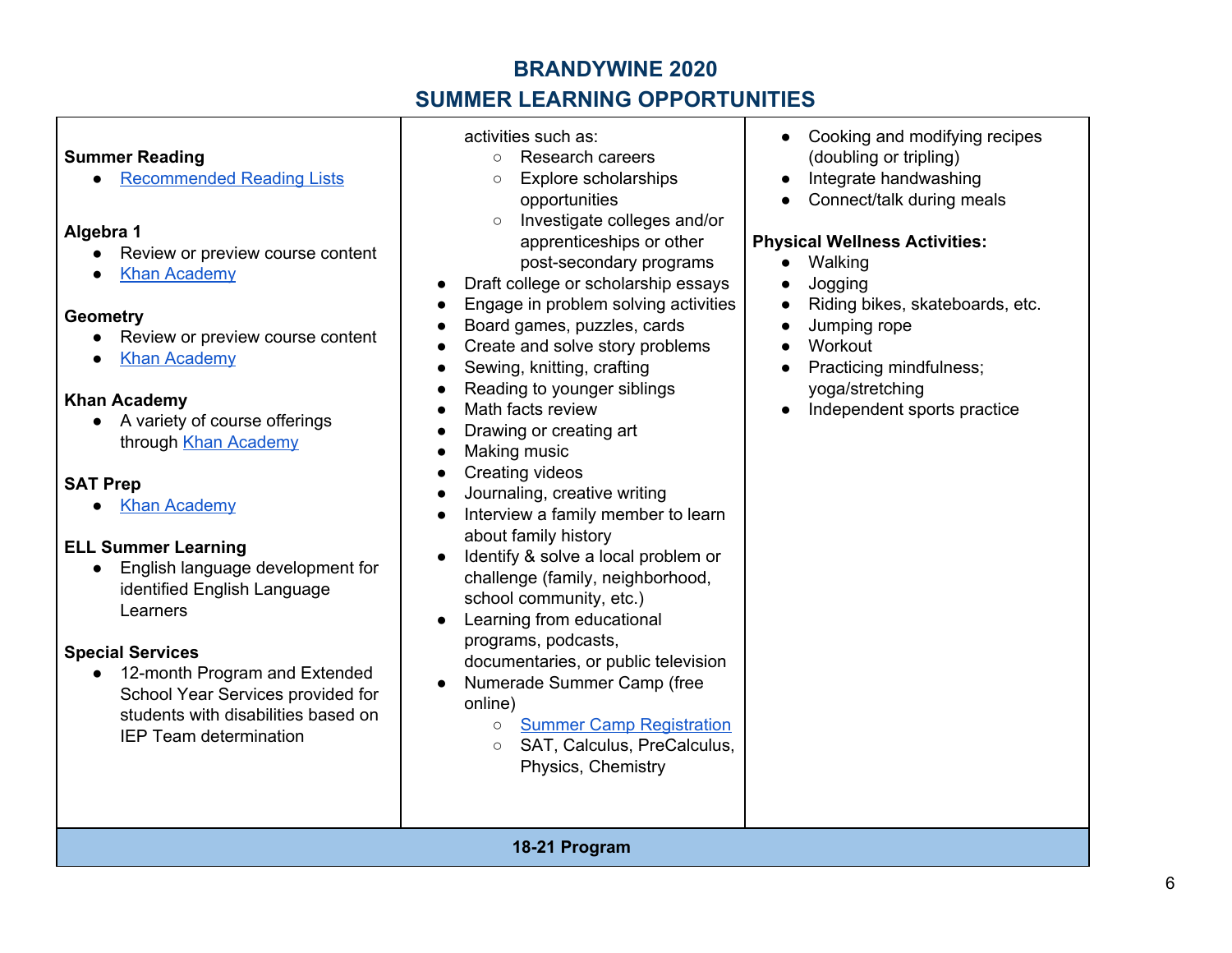| <b>Standards-Based Learning</b>                                                                                                                                         | <b>Supplemental Learning Activities</b><br>(Additional examples of supplemental<br>learning resources provided below.)                                                                                                                                                                                                                                                                                                                                                                                                                                                                                                                                                                                                                                                                                                                                                                                   | <b>Nutrition and Wellness</b>                                                                                                                                                                                                                                                                                                                                                                                                                                       |
|-------------------------------------------------------------------------------------------------------------------------------------------------------------------------|----------------------------------------------------------------------------------------------------------------------------------------------------------------------------------------------------------------------------------------------------------------------------------------------------------------------------------------------------------------------------------------------------------------------------------------------------------------------------------------------------------------------------------------------------------------------------------------------------------------------------------------------------------------------------------------------------------------------------------------------------------------------------------------------------------------------------------------------------------------------------------------------------------|---------------------------------------------------------------------------------------------------------------------------------------------------------------------------------------------------------------------------------------------------------------------------------------------------------------------------------------------------------------------------------------------------------------------------------------------------------------------|
| <b>Special Services</b><br>• 12-month Program and Extended<br>School Year Services provided for<br>students with disabilities based on<br><b>IEP Team determination</b> | Daily reading or listening to<br>$\bullet$<br>audiobooks (30 minutes)<br><b>Beanstack</b><br>o New Castle County Library<br>Plan for post-secondary/ transition<br>activities such as:<br>Research post-secondary<br>$\circ$<br>goal<br><b>Explore vocational</b><br>$\circ$<br>opportunities<br>Investigate colleges and/or<br>$\circ$<br>apprenticeships or other<br>post-secondary programs<br>Work on transition activities<br>outlined in Individual Education<br>Plan<br>Board games, puzzles, cards<br>Sewing, knitting, crafting<br>Reading to younger siblings<br>Math facts review<br>Drawing or creating art<br>Making music<br>Creating videos<br>Journaling, creative writing<br>Interview a family member to learn<br>about family history<br>Identify & solve a local problem or<br>challenge (family, neighborhood,<br>school community, etc.)<br>Learning from educational<br>$\bullet$ | <b>Healthy Minds</b><br>• Refer to our newsletter on the<br>website for<br><b>Meal Time</b><br>Meal planning, cooking, cleaning<br>$\bullet$<br>up<br>Cooking (following step-by-step<br>directions)<br>Integrate handwashing<br>Connect/talk during meals<br><b>Physical Wellness Activities:</b><br>Walking<br>Jogging<br>Riding bikes, skateboards, etc.<br>Jumping rope<br>Workout<br>Practicing mindfulness;<br>yoga/stretching<br>Independent sports practice |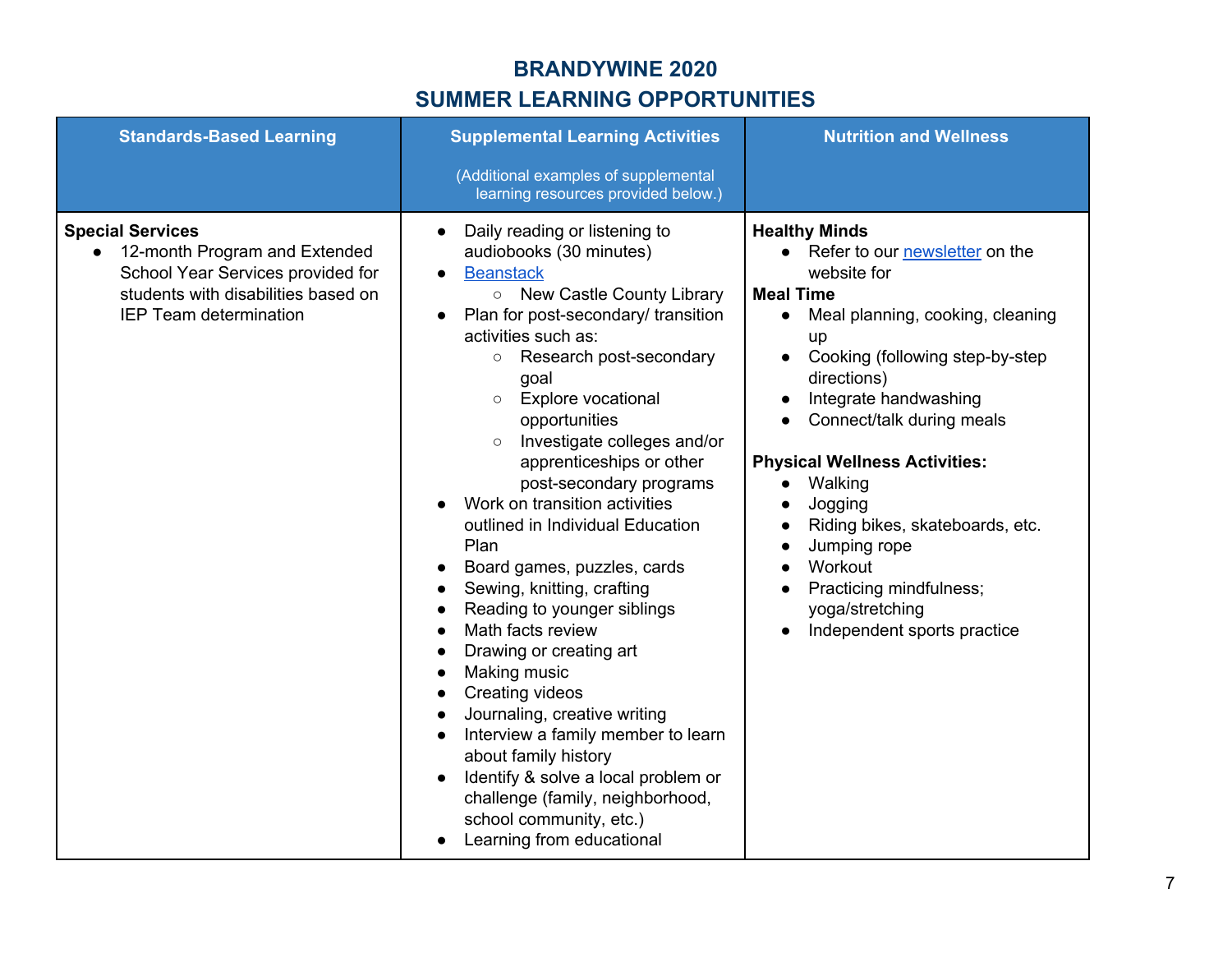|--|

#### **Supplemental Learning Resource Examples** (click on the links below)

Move This [World](https://www.movethisworld.com/supporting-mental-health-covid-19/sel-video-resources-for-home-free-access/): Social-emotional learning videos for home

[PBS](https://pbskids.org/) Kids: You can find games, activities and videos designed for Pre-K through Grade 2

[GoNoodle:](https://www.gonoodle.com/good-energy-at-home-kids-games-and-videos/) Good Energy at Home is a free online resource that provides tons of ways for kids and families to be active, stay mindful, and keep on learning!

[Kaplan](https://www.kaplanco.com/live?utm_source=bm23&utm_medium=email&utm_term=Read+More+%C2%BB&utm_content=Teri+Watch+FREE+Kaplan+Videos+to+Support+At-Home+Learning&utm_campaign=April+2020+-+Kaplan+LIVE+(Rachel+Larimore)&_bta_tid=38951384455476404090697936352319641324946130015854476299811541377280616526770032761438731324832175673393&_bta_c=i9as4obrzy7g76eidu1ofixzrsj8m) Live: Tune into Kaplan Live for easy and fun activities, creative arts & crafts, and helpful tips & strategies to champion learning through play. Streaming service and recording is free of charge. Simply sign up to enjoy unlimited access.

[NetSmartz:](https://www.missingkids.org/netsmartz/videos#overview) These differentiated video series present digital safety lessons in a fun and age-appropriate manner. Younger audiences learn with Nettie, Webster, and Clicky, the internet safety robot, while tweens engage with the animated cast of NS High. For teens, real-life stories and interviews with teenagers across the country provide the basis for real-world learning.

Pure [Edge:](https://vimeo.com/user80019427) Family Brain Breaks and PE Mindful Movement videos

Stop [Bullying](https://www.stopbullying.gov/videos-social-media): Videos to help students understand what bullying is and how to handle situations.

[iKeepSafe:](https://ikeepsafe.org/faux-paw-the-techno-cat/) Meet Faux Paw, an adventurous six-toed cat who loves technology. These fun books teach rules to promote the safe and healthy use of digital devices. Read or watch Faux Paw's adventures using links below each book's description.

[Virtual](https://www.weareteachers.com/best-virtual-field-trips/) Field Trips: Field trip out of the question? Think again. Thanks to technology, it's now possible for kids to visit all kinds of places from the comfort of their classroom (or home!). We've compiled a list of the best virtual field trips for you, so enjoy your "visit"!

Movement Videos [\(Popasugar\):](https://www.popsugar.com/family/photo-gallery/47316017/embed/47316273/embed) Take a Brain Break With These 11 YouTube Channels With Movement-Encouraging Videos For Kids

[WHYY:](https://whyy.org/whyy-tv-schedule/) WHYY has expanded their lineup of children's programming for Pre-K to 2nd Grade students on their main channel from 6 AM to 6 PM! Half of their broadcast day is now dedicated to educating and entertaining curious young minds in our region.